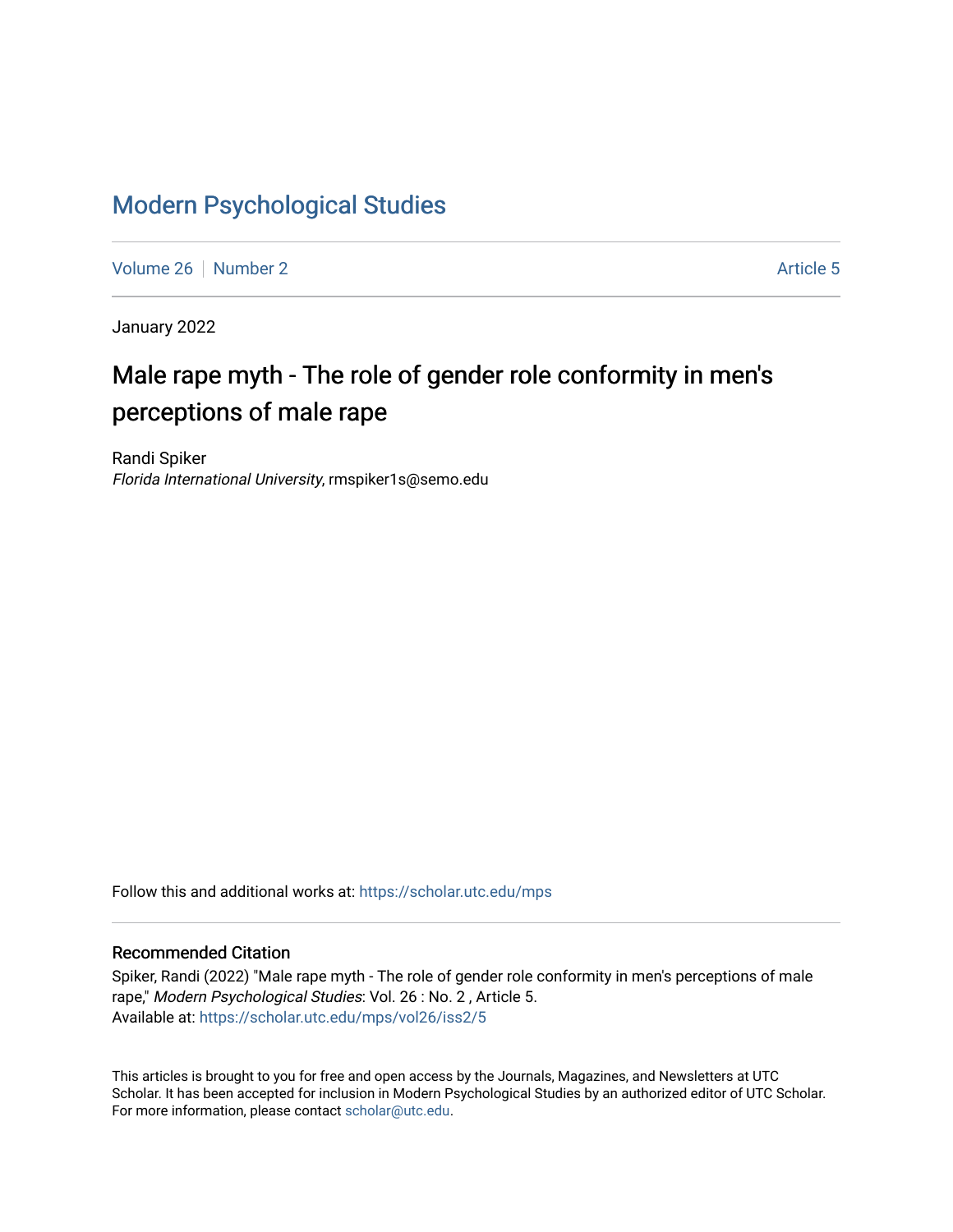#### **Author Note**

Special thanks are owed to Dr. Jeremy Heider for his outstanding guidance and mentorship. I would also like to thank Dr. Eu Gene Chin and Dr. Sarah Kuborn for their input and encouragement in this process.

Correspondence regarding this article may be sent to Randi Spiker, Department of Psychology and Counseling, Florida International University, Modesto A. Maidique Campus, 1200 SW 8th St. DM 192, Miami, FL 33199. Email: rspiker@fiu.edu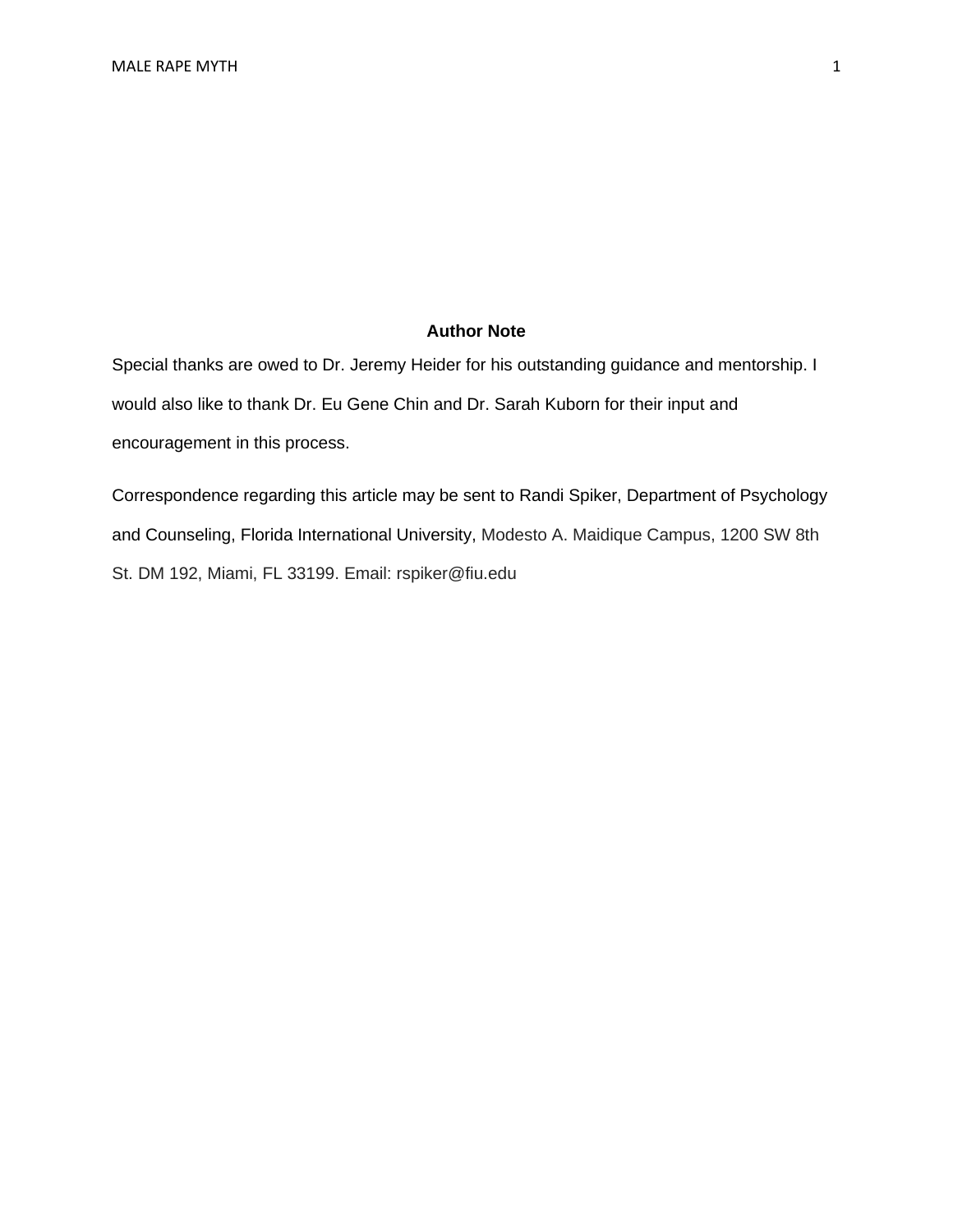#### **Abstract**

Prior studies have examined connections between homophobia and rape myth acceptance. While homophobia has not been found to be a significant mediator, conformity to rigid male gender roles is theorized to correlate with rape myth acceptance, or victim blaming. The current study surveyed 60 men regarding rape myth acceptance and adherence to traditional male gender roles. Participants were also presented a scenario of man-on-man sexual assault. Data was analyzed to determine relationships between gender role conformity, victim/perpetrator sexual orientation, and victim blaming. Three hypotheses regarding association between rates of gender role conformity, the sexual orientations of perpetrator/victim and levels of victim blame are examined. Analysis revealed partial support and demonstrated a novel effect of perpetrator orientation on victim blaming.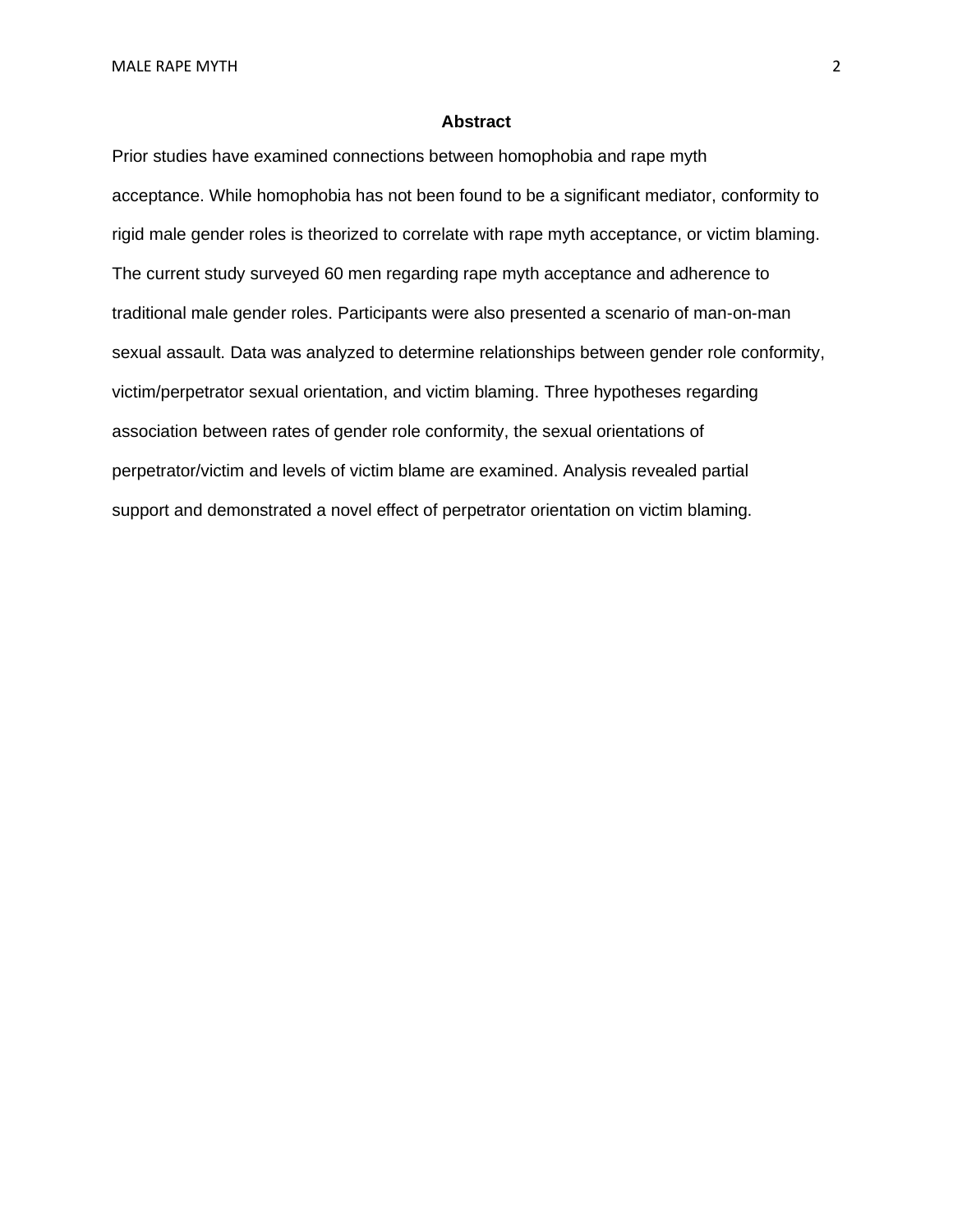#### Male Rape Myth Acceptance

Sexual assault and rape are common in the United States. The Bureau of Justice Statistics reports that every 92 seconds, an American is sexually assaulted (Truman & Langton, 2015). Rape is often thought of as a women's issue, as one in six women will be a victim of rape or attempted rape in her lifetime. However, it is not solely a concern for women (Sorrel & Masters, 1982). According to the Bureau of Justice Statistics, three percent of American men will experience rape or attempted rape in his lifetime, and one in ten rapes in this country happen to men (Truman & Langton, 2015). This number is even higher for transgender men, at 21%. More than 86,000 men in prison settings are assaulted each year, approximately 4% of prison inmates and 3.2% of jail inmates. Additionally, 78,000 men in the United States military are raped or assaulted each year, though less than 13,000 of victims report the attack to their commanders (Truman & Langton, 2015).

Rape myths, the prejudicial, stereotyped, and false beliefs about victims of sexual assault, are thought to be rooted in negative views about women in general (Davis et al., 2001). Common rape myths, also known as victim blaming, may include statements like, "she was asking for it by wearing that outfit", or "it wasn't really rape because they are dating" (McMahon & Farmer, 2011). Many victims of assault struggle to report their attacks due to fears of disbelief and secondary victimization (Mezey & King, 1989; Williams, 1981). This secondary victimization takes place when the person to which the victim outcries then blame the victim for their own attack due to how he or she was dressed, how much he or she may have had to drink, or as a natural consequence for the lifestyle he or she lives.

A victim's sexual orientation has been associated with a higher likelihood of secondary victimization (Mezey & Kind, 1989). This is especially true for transgender and gay men (Kite & Whitely, 1996), who are assumed to be promiscuous and therefore not able to be raped. Prior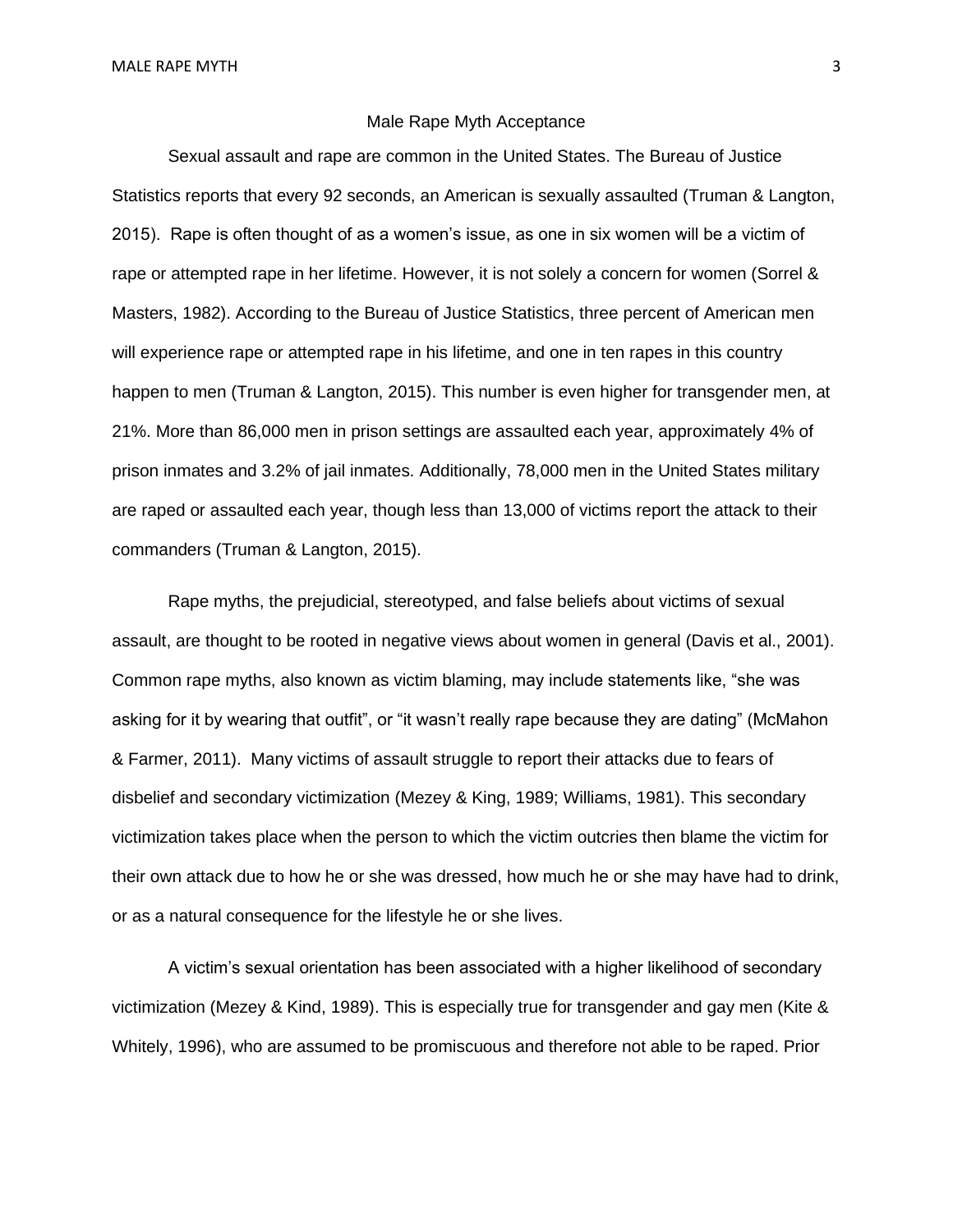studies have suggested that men's negative perceptions about gay men lead men to also have negative reactions to the rape of men (Davies et al., 2001).

For example, in a study of 161 undergraduate students, it was predicted that gay rape victims would be more likely to face blame than heterosexual victims (Davies et al., 2006). This study included both hetero- and homosexual participants, and it was noted that the men who participated were more likely to place blame on the victim if the victim's gender was one to which the participant was sexually attracted. In addition, heterosexual victims of either sex were given more sympathy by participating men than homosexual victims, and homosexual victims were supposed to have enjoyed his or her attack more often than heterosexual victims. Participating women did not express any significant differences in beliefs, regardless of the victim's sexual orientation. Researchers suggested that this difference may be accounted for by the rigidity of traditional male gender role socialization, rather than degrees of homophobia expressed.

A 2007 study of undergraduate students exploring judgements of gay and lesbian victims found similar results (Sheridan, 2007). Women were found to be equally sensitive to rape victims, regardless of gender or sexual orientation. Men judged gay victims to be more compliant to their attackers, and to have experienced less trauma due to their assault. Heterosexual victims, however, were found to be less responsible for their own attack, to have experienced more trauma, and the participating men suggested harsher punishments for the perpetrators of assaults on heterosexual men. Once again, homophobia was not found to a significant mediator in the differences between men's and women's responses.

Researchers have suggested that men's judgements about sexual assault occur within a framework of traditionally accepted sexual attraction (cis-men and cis-women) and social motivation (Davies et al., 2006; Sheridan, 2007). This framework is a function gender role conformity, or acceptance of the culturally accepted gender-based norms and roles that men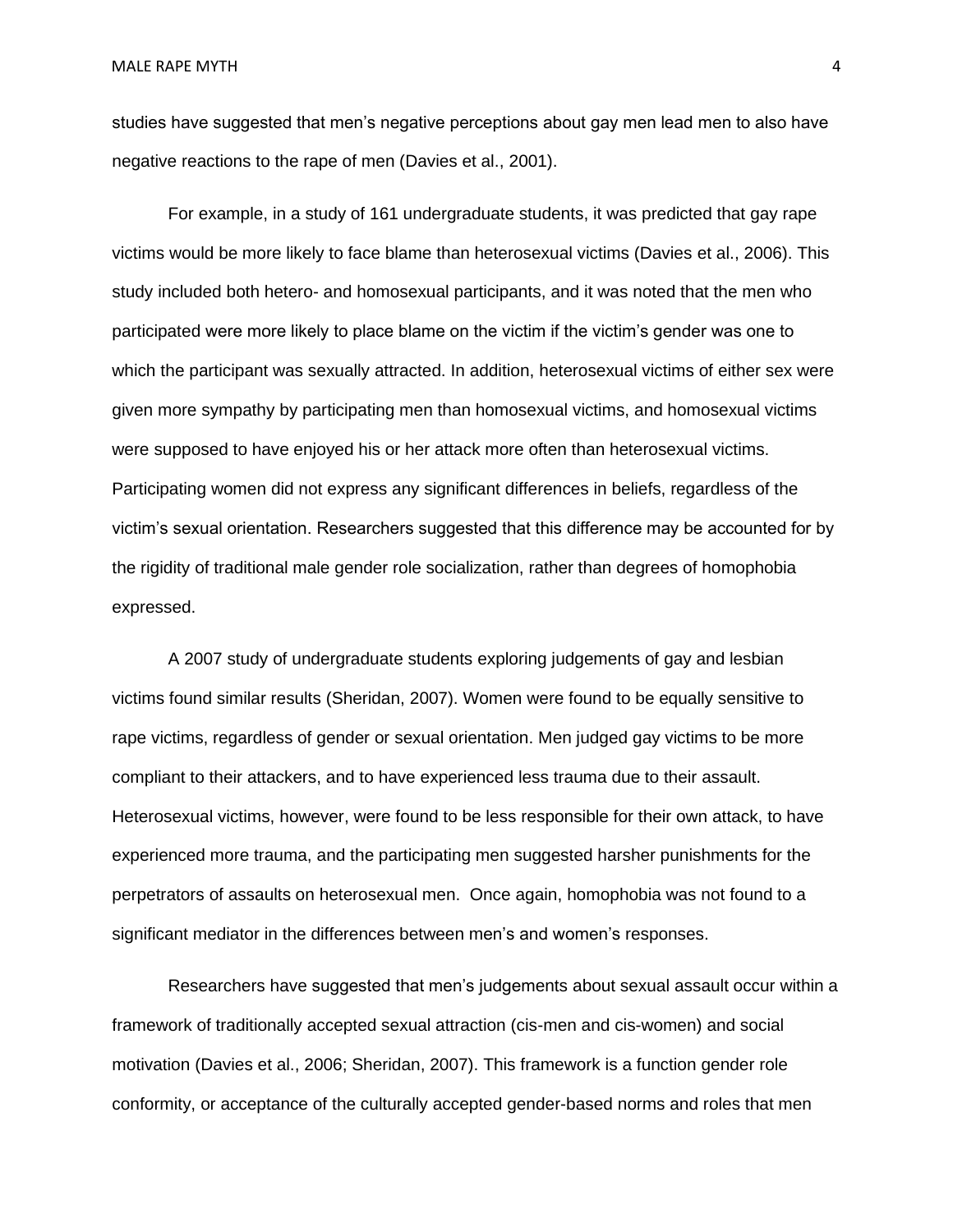and women are supposed to operate within in their daily lives (Davies et al., 2001; Hammer et al., 2018; Kassing, 2003). Studies about gender role conformity have proposed that it is the inflexible roles expected of men that drive the disparities in belief about rape and assault between men and women. While women may be able to take on more traditionally masculine traits or roles, i.e., the idea of the "tomboy", men are more likely to be held to strict standards of masculine behavior – for example, less emotional expression and more aggressive behaviors. Feminist researchers have theorized that rape myth acceptance is linked to cultural expectations of men and women (Davies et al., 2001).

Davies et al. (2012) surveyed 323 undergraduate students to explore these differences. The results indicated that men were significantly more likely to ascribe to rape myths when presented with scenarios of assault. Researchers also found significant correlations between belief in female rape myths and male rape myth acceptance. Participants who were likely to assign blame to a woman victim for her sexual assault were also more likely to blame a man for his attack. Additionally, higher rates of traditional gender role conformity in men were significantly associated with increased rape myth acceptance in general. Men who believed that men should be tough, unemotional, responsible for providing the bulk of income for their homes and pursue science or business-based careers, were more likely to assign blame to the victim of a sexual assault, regardless of the victim's sex or orientation.

Kassing (2003) examined the perceptions of 201 adult men in the Midwest United States regarding male rape. Participants were surveyed for their personal adherence to traditional male gender roles and given a same-sex rape scenario to read. Researchers found that higher adherence to restrictive male gender roles was strongly associated with higher levels of rape myth acceptance, as well as a higher degree of negative associations about gay men. Older participants were found to be more likely to express belief in rape myths, while more educated men are less likely to victim blame. Kassing (2003) suggested that in large part, rape myth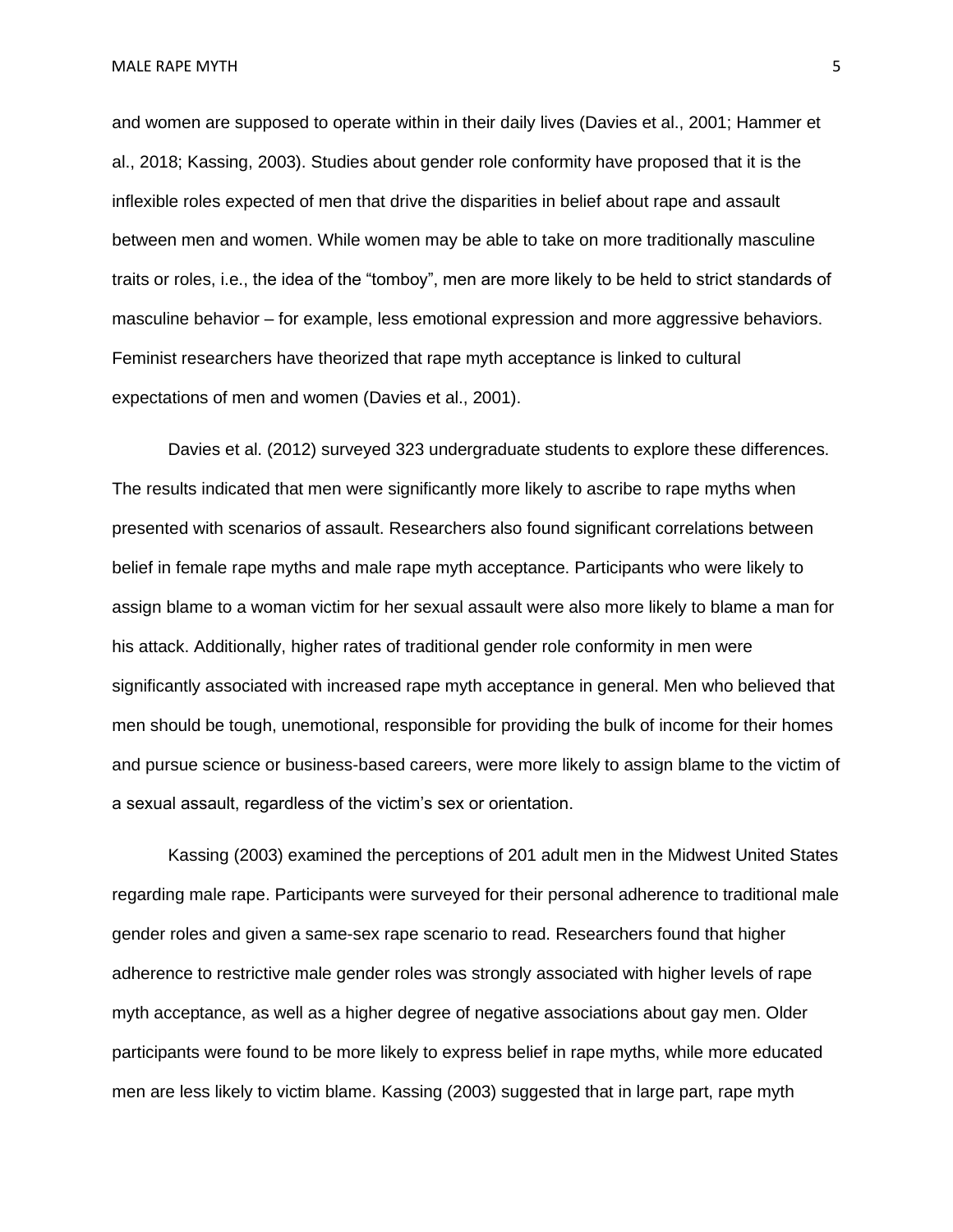acceptance is linked to the socialization of men, and that more education in gender role flexibility and equality may reduce rape myth acceptance among men.

#### **Purpose of the Present Study**

Although rape myth acceptance as it applies to women is widely studied, male rape myth acceptance remains less understood. The existing literature has widely focused on possible connections between homophobia and male rape myth acceptance. More recent studies have implied a possible connection between traditional gender role conformity in men and levels of rape myth acceptance. The current study desired to take a closer look at the suggestions of Kassing (2003) and explored possible connections between gender role conformity in men and their perceptions of the men who are victims of sexual assault. For this study, I hypothesized that 1) men expressing a higher level of gender role conformity would also have significantly higher levels of victim blaming across all scenarios, 2) that scenarios which involved a homosexual victim would result in higher levels of victim blame than those with a heterosexual victim, and 3) the scenario involving a homosexual perpetrator assaulting a heterosexual victim would result in lower levels of victim blaming than each of the other scenarios.

#### **Method**

#### **Participants**

Participants were recruited from a combination of the undergraduate psychology pool of a mid-size regional public university in the Midwestern United States, and online surveying using the Survey Monkey service, distributed via snowballing methods through social media (Facebook and Twitter). The participant pool was restricted to people who identify as men and were at least 18 years of age. There were no restrictions on race or sexual orientation. All participants were provided with informed consent prior to beginning the surveys, debriefed as required by APA ethical guidelines, and offered the opportunity to participate in a drawing for a gift card as compensation for their time. Each participant completed a short demographic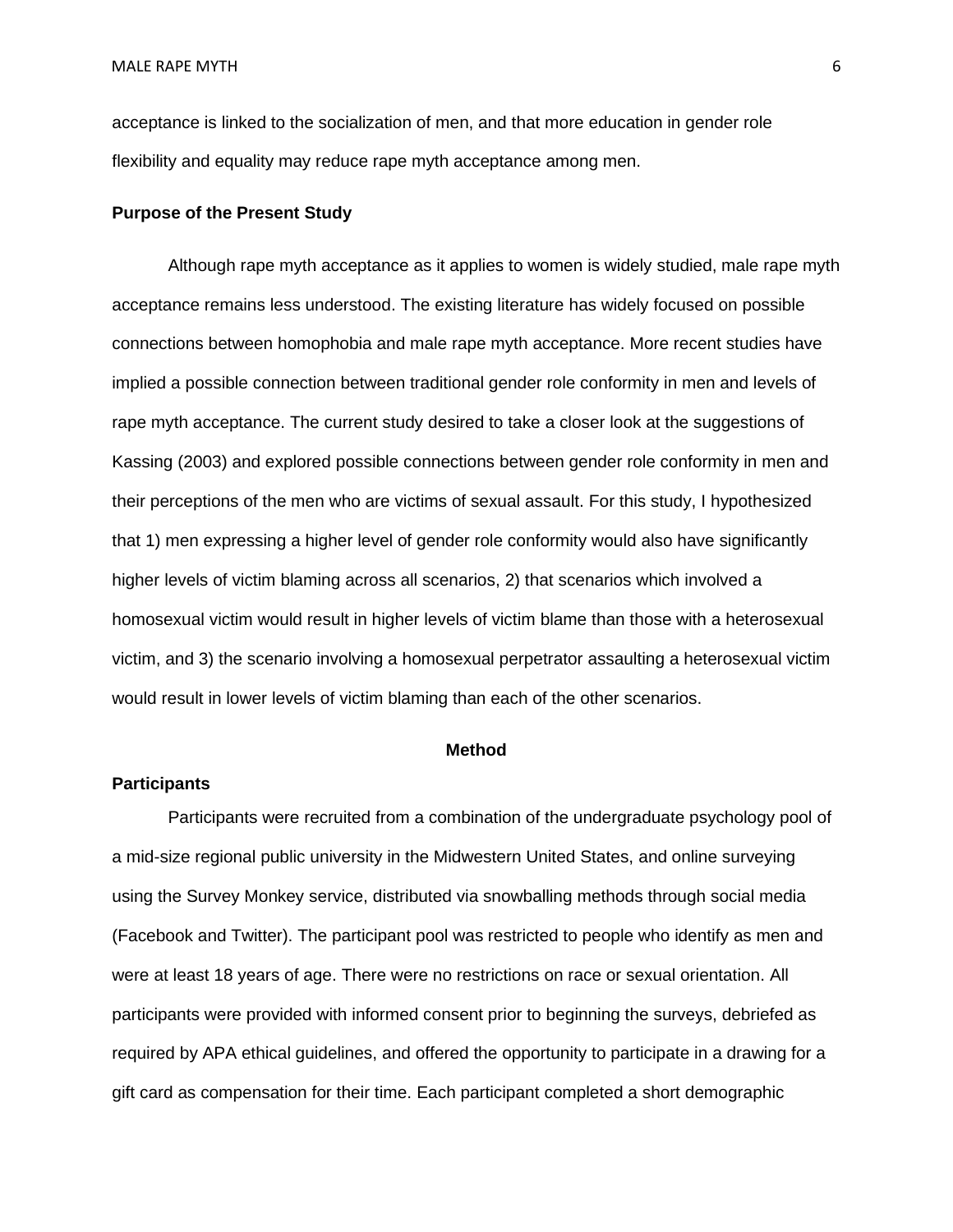MALE RAPE MYTH 7 NOTES AND THE SERVICE OF THE SERVICE OF THE SERVICE OF THE SERVICE OF THE SERVICE OF THE SERVICE OF THE SERVICE OF THE SERVICE OF THE SERVICE OF THE SERVICE OF THE SERVICE OF THE SERVICE OF THE SERVICE OF

survey, the Illinois Rape-Myth Acceptance Short Form Scale (IRMA-SF, McMahon & Farmer, 2011), the Gender Role Conflict Scale-Short Form (GRCF-FS, Hammer et al., 2018) and the Male Rape Myth Scale (MRM, Melanson,1999) in random order. All participants were then randomly assigned one of four short fictional man-on-man rape scenarios to read, which was adapted for the purposes of this study. All surveys were completed and submitted online using the SurveyMonkey web service.

A total of 90 men responded to the survey, 60 of which sufficiently completed the scales for inclusion in the final data analysis. The sample self-reported as predominantly Caucasian/White (53, 88.3%) but also included African American/Black (5, 8.3%), Latinx (1, 1.7%) and Other (1, 1.7%). Forty-eight (80%) identified as heterosexual, eight (13.3%) as homosexual, two (3.3%) as bisexual and two (3.3%) as other sexual orientation. The survey also asked about age (16 (26.7%) ages 18-24; 15 (25%) ages 25-35; 14 (23.3%) ages 36-45; 10 (16.7%) ages 46-55; 5 (8.3%) ages 55 and up) and estimated annual income in family of origin (7 (11.7%) \$0-24,999; 16 (26.7%) \$25,000-49,999; 18 (30%) \$50,000-74,999; 7 (11.7%) \$75,000-99,999; 7 (11.7%) \$100,000-149,999; 5 (8.3%) \$150,000 and up).

#### **Materials**

**Illinois Rape-Myth Acceptance Short Form Scale (IRMA-SF, McMahon & Farmer, 2011)**

The IRMA-SF was developed to measure internalized beliefs about the rape of women. The short form scale explores four dimensions of common rape stereotypes: 1. "she asked for it", 2. "He didn't mean to do it", 3. "It wasn't really rape" and 4. "she lied". This tool uses a fivepoint scale ranging from 1 *(strongly disagree)* to 5 *(strongly agree)*. Scoring is cumulative, with higher scores indicating greater rape myth acceptance. The reported internal consistency is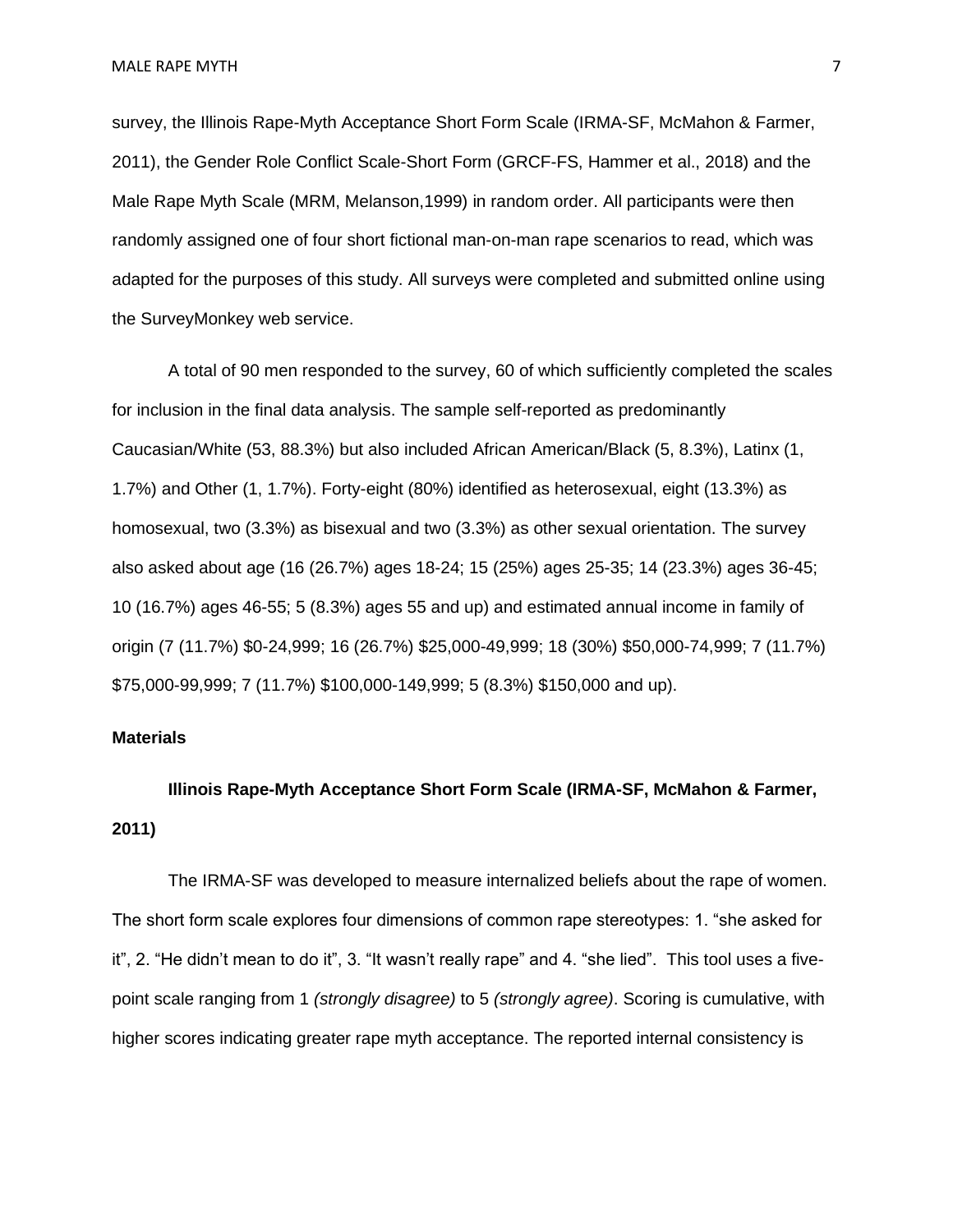excellent across all 22 items as a total score (*a* = 0.92), and acceptable within each of the four categories (*a* = .69 - .89) (Bendixen & Kennair, 2017)

#### **Male Rape Myths scale (Melanson, 1999)**

The Male Rape Myth scale was created to better understand perceptions and beliefs about adult male victims of sexual assault (Melanson, 1999). This scale is a 22-item scale using a six-point Likert scale ranging from 1 *(strongly disagree)* to 6 *(strongly agree).* It is scored cumulatively, with higher scores indicating greater male rape myth acceptance. This scale has demonstrated excellent reliability (*a* = .90) and a test-retest reliability of *r* (291) = .89, *p*<.0001 in prior studies.

#### **Gender Role Conflict Scale – Short Form (GRCF-FS, Hammer et al., 2018)**

The GRCS-SF is a shortened scale adapted from the Gender Role Conflict Scale that was originally used to measure men's levels of distress regarding the perceived rigidity of cultural standards of masculinity. Like the Gender Role Conflict scale, the GRCS-SF is divided into four sub-scales: success, power, and competition (SPC); restrictive emotionality (RE); restrictive affectionate behavior between men (RABBM); conflicts between work and family relations (CBWFR). All items are scored on a six-point Likert scale, ranging from 1 *(strongly disagree)* to 6 *(strongly agree).* Higher subscale scores indicate stronger adherence to typical male gender roles in the participant. The GRCS-SF has shown acceptable levels of internal consistency in prior testing (.77 < *as*<.80) (Levant et al., 2015).

#### **Male Rape Scenario and Victim Blaming Response Survey**

 All participants were assigned one of four short fictional male rape scenarios to read, which had been adapted by the researchers to explore the participants' personal opinions of who is at fault in the presented scenario: Scenario 1: A homosexual man is assaulted by a homosexual man: Scenario 2: A heterosexual man is assaulted by a heterosexual man: Scenario 3: A homosexual man is assaulted by a heterosexual man: Scenario 4: A heterosexual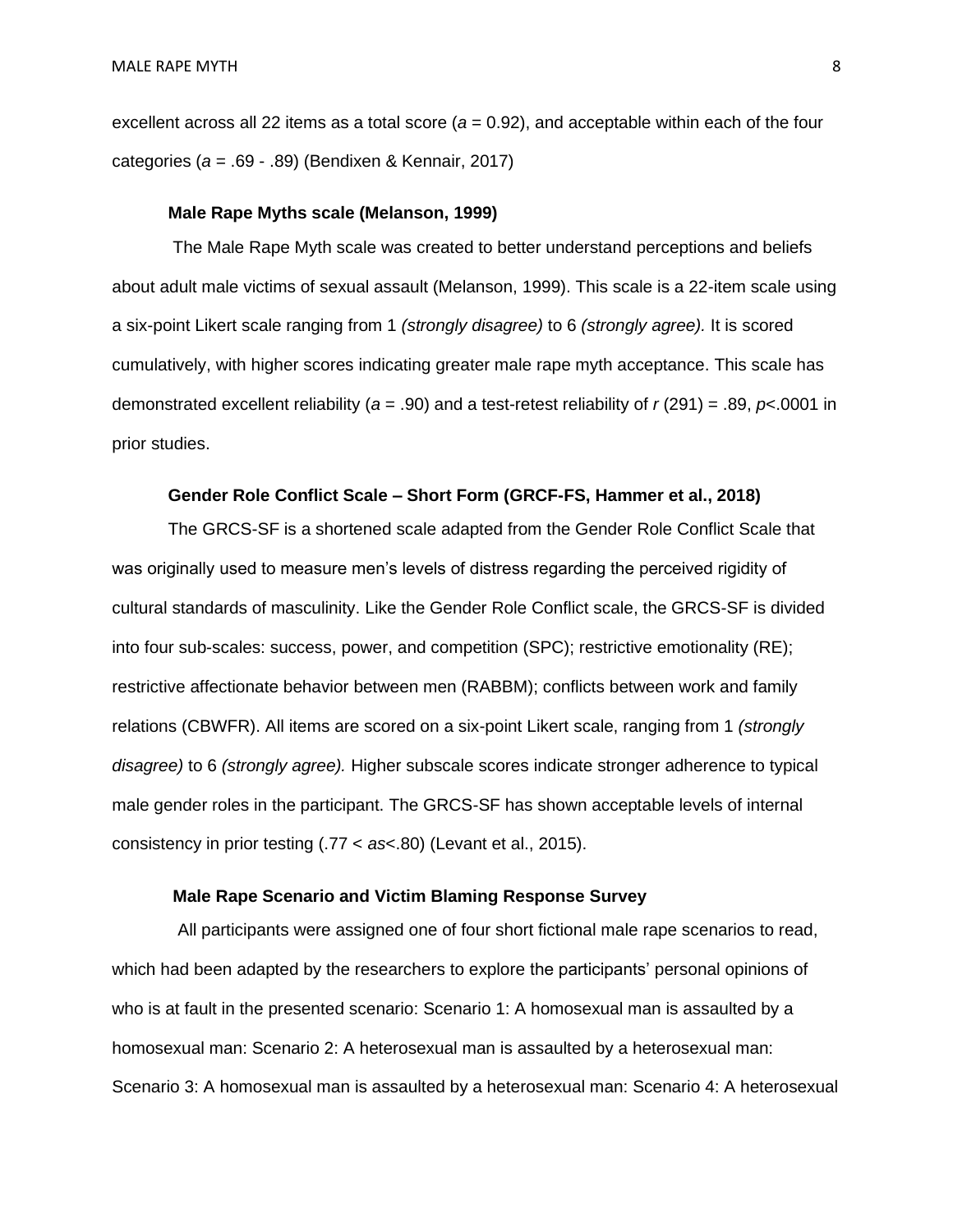man is assaulted by a homosexual man. The Victim Blaming (VB) response survey was adapted from the IRMA-SF (McMahon and Farmer 2011) and Male Rape Myth Scale (Melanson 1999). The scenario response survey was scored on a five-point Likert scale, ranging from 1 *(strongly disagree)* to 5 *(strongly agree)*. Scoring for the response survey is cumulative, with higher scores indicating greater rape myth acceptance as it regards to the specific scenario presented.

#### **Data Analysis**

Ninety respondents participated in the data collection process. However, 30 of the participants had significant amounts of missing response data, and so their responses were removed from the final data analysis. Additionally, there were five missing data points found in the results from the remaining 60 participants, which were replaced with the mean score for the affected survey question. All survey tools were then scored accordingly.

Collected data was initially analyzed to check for potential covariation of scores on the IRMA-SF, MRM, and GRCF-SF with the VB survey, and to address hypotheses one. For hypotheses two and three, an ANOVA was performed to better understand the impacts of victim sexual orientation (IV) and perpetrator sexual orientation (IV) may exert on levels of victim blaming (DV) as measured by the VB response survey. All data analysis was conducted using SPSS (Version 24.0; IBM Corp, 2016).

#### **Results**

Preliminary correlational analysis was performed on the IRMA-SF, MRM, GRCF-SF and VB survey. Descriptive results for all surveys are available in Table 1. Correlations were found between the IRMA-SF and MRM (*r* (60) = .561, *p* <.001) (see Table 2) and the GRCF-SF and MRM (*r* (60) = .248, *p* = .031). An ANOVA performed for between-subjects testing (see Table 4) found no connection between Victim Orientation and VB, *F* (1,56) = 1.587, *p* = .213).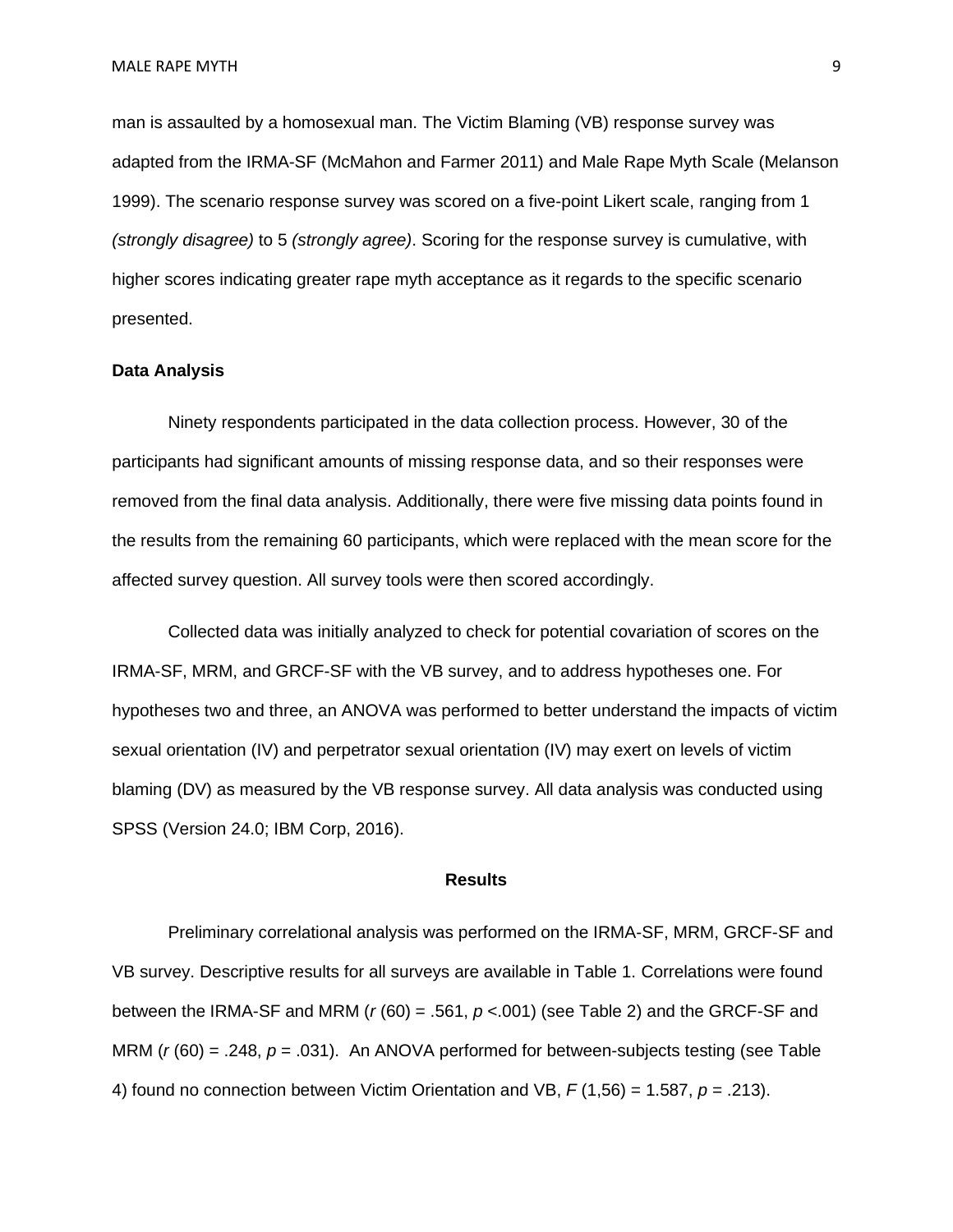However, the ANOVA did show a connection between Perpetrator Orientation and VB, *F* (1,56)  $= 4.336, p = .042.$ 

#### **Discussion**

This study sought to examine the potential influences of traditional male gender roles more closely, and the sexual orientations of victim and perpetrator, on men's perceptions of men who have been sexually assaulted. Prior studies have shown that men presented with a scenario of man-on-man sexual assault are more likely to exhibit victim blaming beliefs when the victim is homosexual (Davies et al, 2001; Davies et al., 2006; Sheridan, 2007), although homophobia has not been shown to be a significant factor (Sheridan, 2007). Revisiting Kassing's research on adherence to traditional male gender roles and general rape myth acceptance (2003), the current study hypothesized that 1. higher rates of adherence to traditional gender roles would significantly associate with higher levels of rape myth acceptance across all scenarios, 2. that scenarios which involve a homosexual victim would result in higher levels of rape myth acceptance than those with a heterosexual victim, and 3. the scenario involving a homosexual perpetrator assaulting a heterosexual victim would result in lower levels of rape myth acceptance than each of the other scenarios.

#### **Hypothesis One**

The first hypothesis proposed that data analysis would show a significant correlation between traditional male gender role conformity as measured by the GRCF-SF and scenariospecific rape myth acceptance or victim blaming as measured by the VB survey. Consistent with the existing literature (Davies et al.; 2012; Kassing, 2003), the data did show a small correlation between the GCRF-SF and MRM (see Table 2), indicating an association between gender role conformity and male rape myth in general. However, the analysis of GRCF-SF and VB (see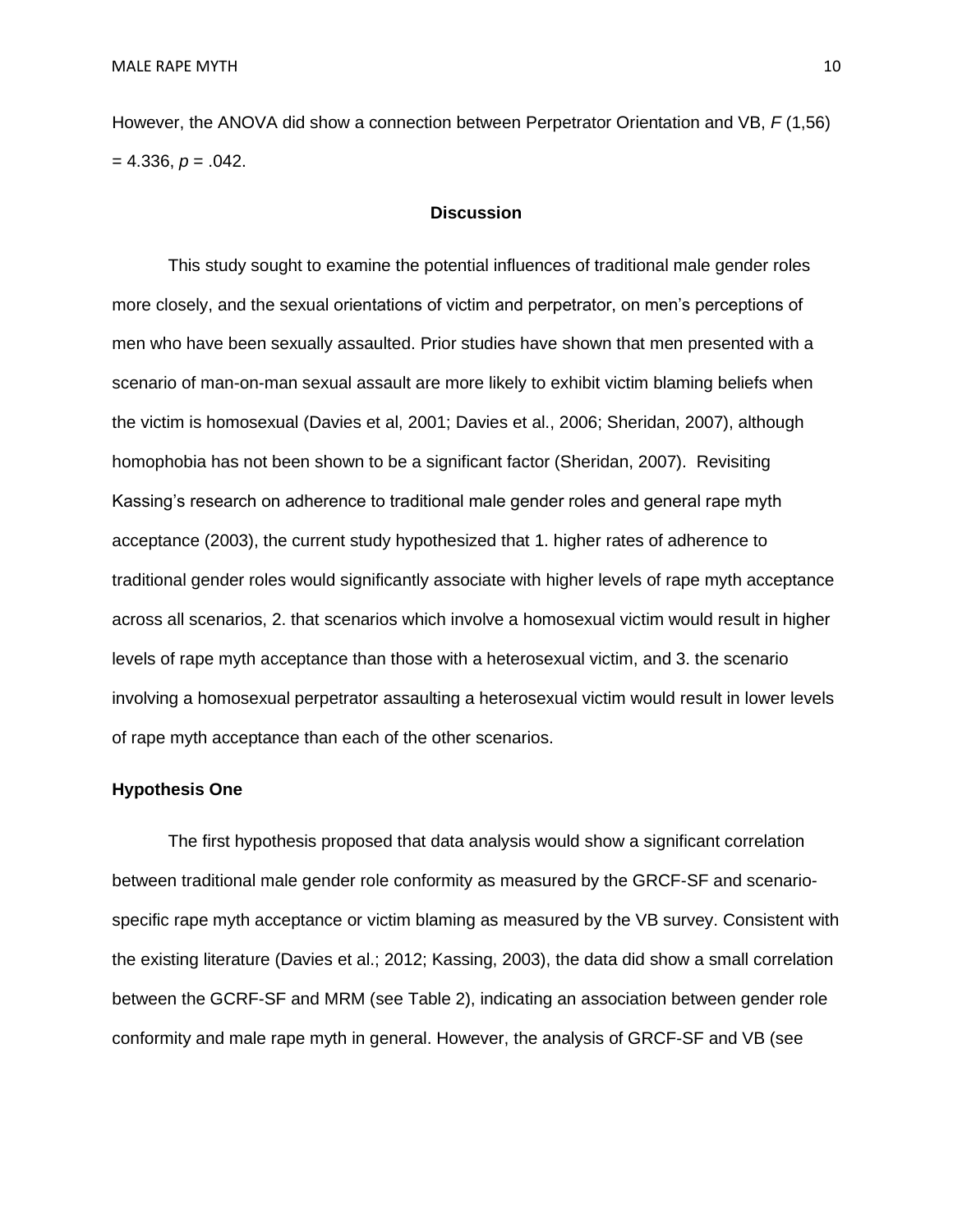Table 2) showed no correlation between gender role conformity and victim blaming for the scenarios presented, therefore this hypothesis was rejected.

#### **Hypothesis Two**

For the second hypothesis, it was suggested that participants presented with a scenario involving a homosexual victim would score more highly on VB than those with heterosexual victims. In contrast with prior research (Davies et al., 2001; Davies, et al, 2006; Sheridan, 2007), the analysis here led the author to also reject this hypothesis, as it did not show a significant difference in VB scores based upon victim's sexual orientation (see Tables 3 & 4). It is possible that there has been an attitude shift towards more egalitarian gender roles and acceptance of the LGBTQ community in the past 20 years, which may account for some of the difference in results between the current study and those done by Davies et al. (2001) and Sheridan (2007).

#### **Hypothesis Three**

The last hypothesis examined proposed that those participants reading scenarios portraying a homosexual perpetrator and heterosexual victim would report lower levels of VB. This hypothesis was found to be partially supported. Data analysis did show a main effect of perpetrator orientation; scenarios involving homosexual perpetrators were associated with lower levels of VB, however this effect was found regardless of victim orientation (see Tables 3 & 4). The sexual orientation of a victim appears to have no significant effect on VB scores. Instead, the data demonstrated that the most significant effect of perpetrator orientation on degree of victim blaming (VB) was exhibited in scenarios involving a heterosexual perpetrator (see Table 3). This novel finding may be the most interesting finding of the study, as the current body of literature has not examined in depth the sexual orientation of the perpetrator as a key factor when studying man-on-man sexual assault.

#### **Limitations and Future Directions**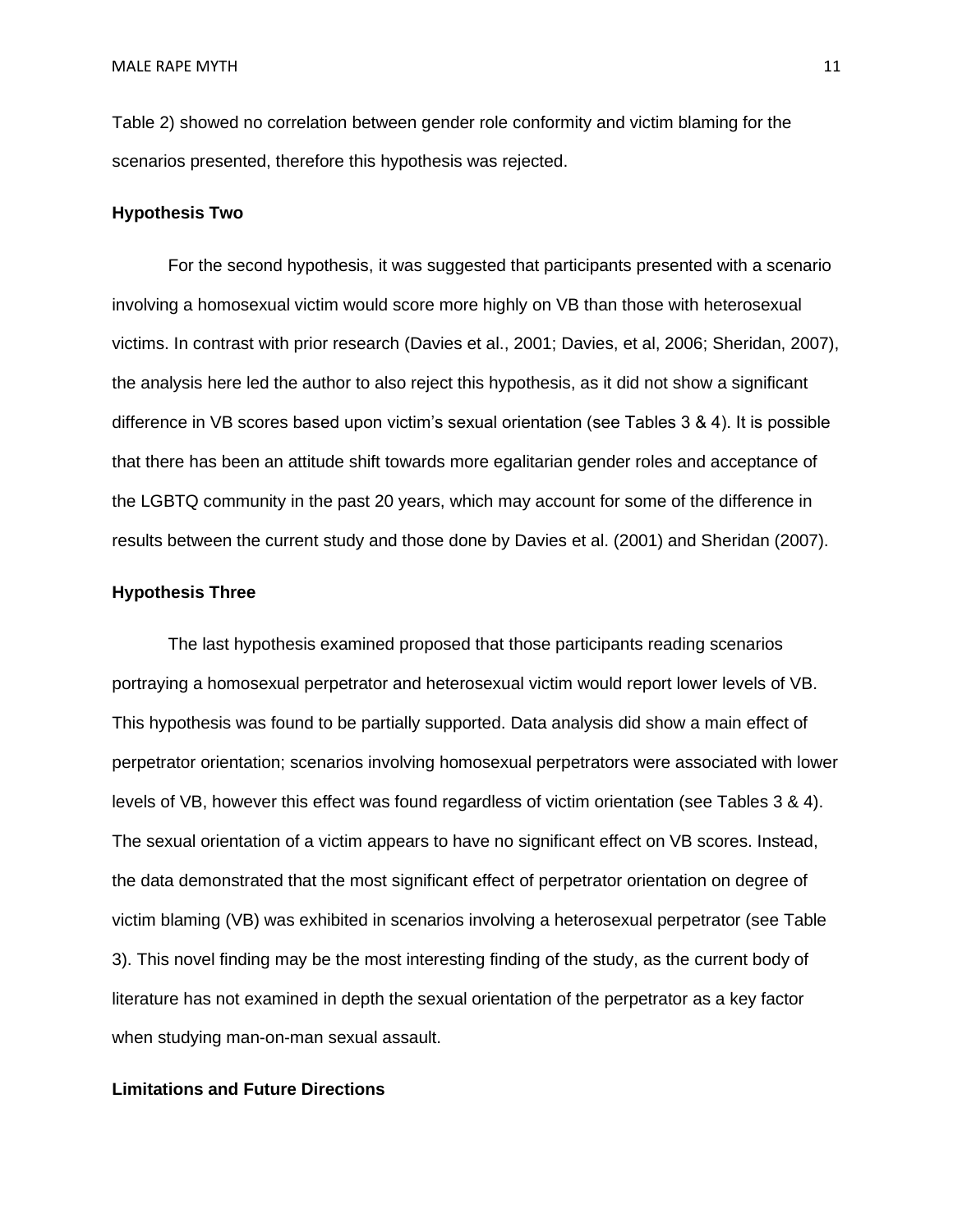There are several limitations to consider with the current study. Thirty respondents failed to complete all the survey tools, which reduced the sample size significantly. This reduction in sample size limited the ability to examine potential covariance of race, sexual orientation, or family income. This certainly minimized the overall generalizability of the study to a larger population. In addition, after completing data analysis, there were concerns regarding the validity of the VB survey adapted for this study (see Appendix). The short length of the survey tool made it difficult for there to be any real significant scoring variance beyond the random outliers, which reduced the ability to properly assess the main effects of Victim and Perpetrator Orientation. Another limitation regarding the adapted sexual assault scenarios is the issue of use of restraints within the context of each short story. Including the use of restraints in the assault scenario (see Appendix) may have had a significant effect on the VB scores, across all scenarios. Removal of the restraint wording may change the VB scores, and thus alter the overall analysis of the study. Overall, the VB scenarios and survey should be revisited before attempting to replicate the current study.

This study may have raised more questions than it answered. As mentioned in the discussion of the second hypothesis, there have been some significant cultural shifts in America regarding gender roles and acceptance of the LGBT community in the past two decades. Additionally, there is widespread national conversation around consent and sexual activity, particularly on American college campuses. Either or both of those factors could explain some of the differences between the results of this study and the predecessors (Davies et al., 2001; Davies, et al, 2006; Davies et al., 2012; Sheridan, 2007). Future researchers may want to reexamine the GRCF-SF as it is currently written and investigate whether the gender roles within are still valid when discussing American men.

More importantly, the question remains – why does a perpetrator's sexual orientation have a significant effect on the degree of victim blaming in cases of same-sex sexual assault?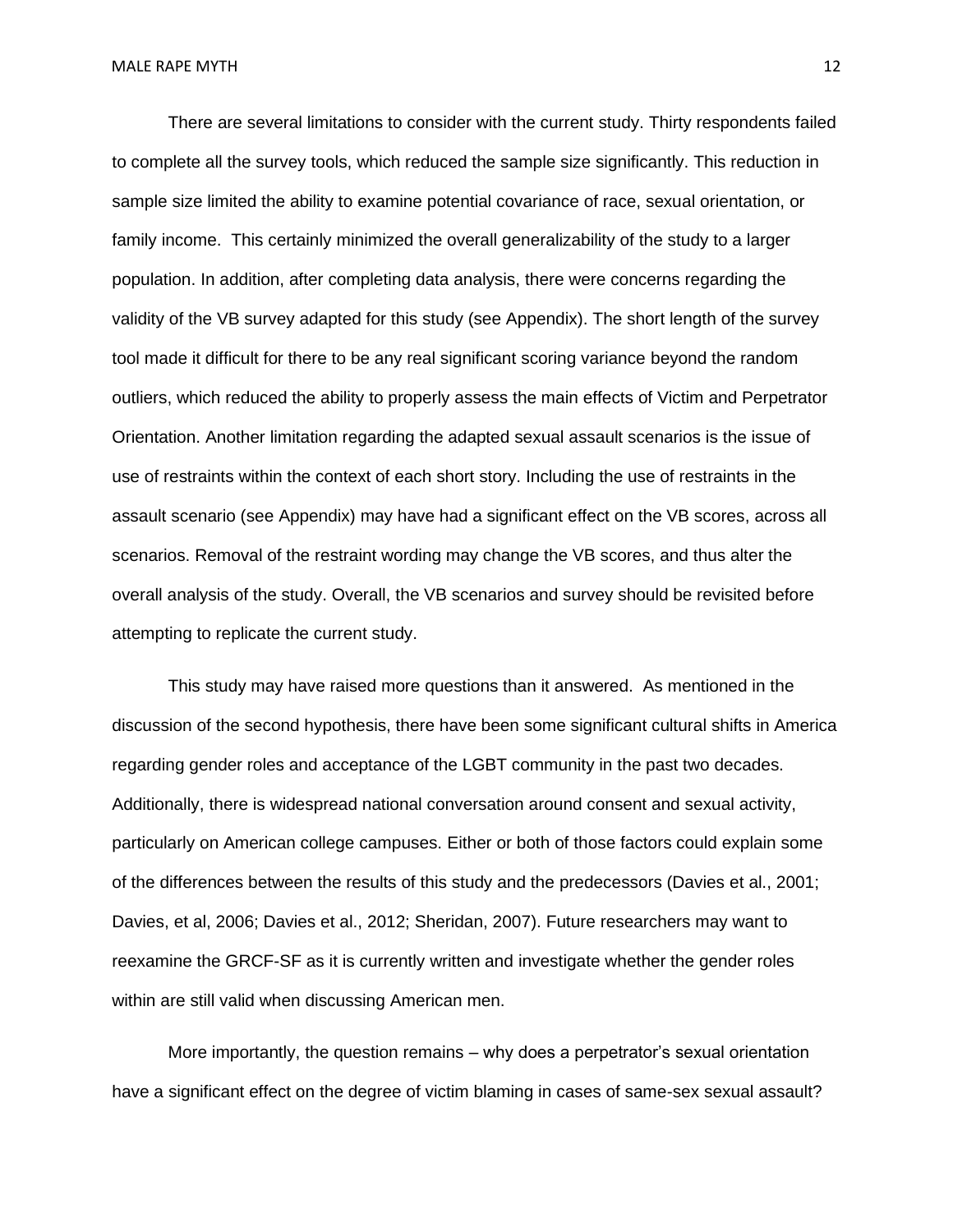Specifically, why do men assign more blame to the man who is a victim of same-sex sexual assault when the perpetrator is a heterosexual? It could be reasonably inferred that a heterosexual man is not predisposed to partake in same-sex sexual activities, and so a man-onman sexual assault should fall outside the norms of expectable behavior. If social science is to better understand sexual violence to work towards prevention and treatment, a greater understanding of both perpetrators and public perceptions is a very necessary step in the right direction.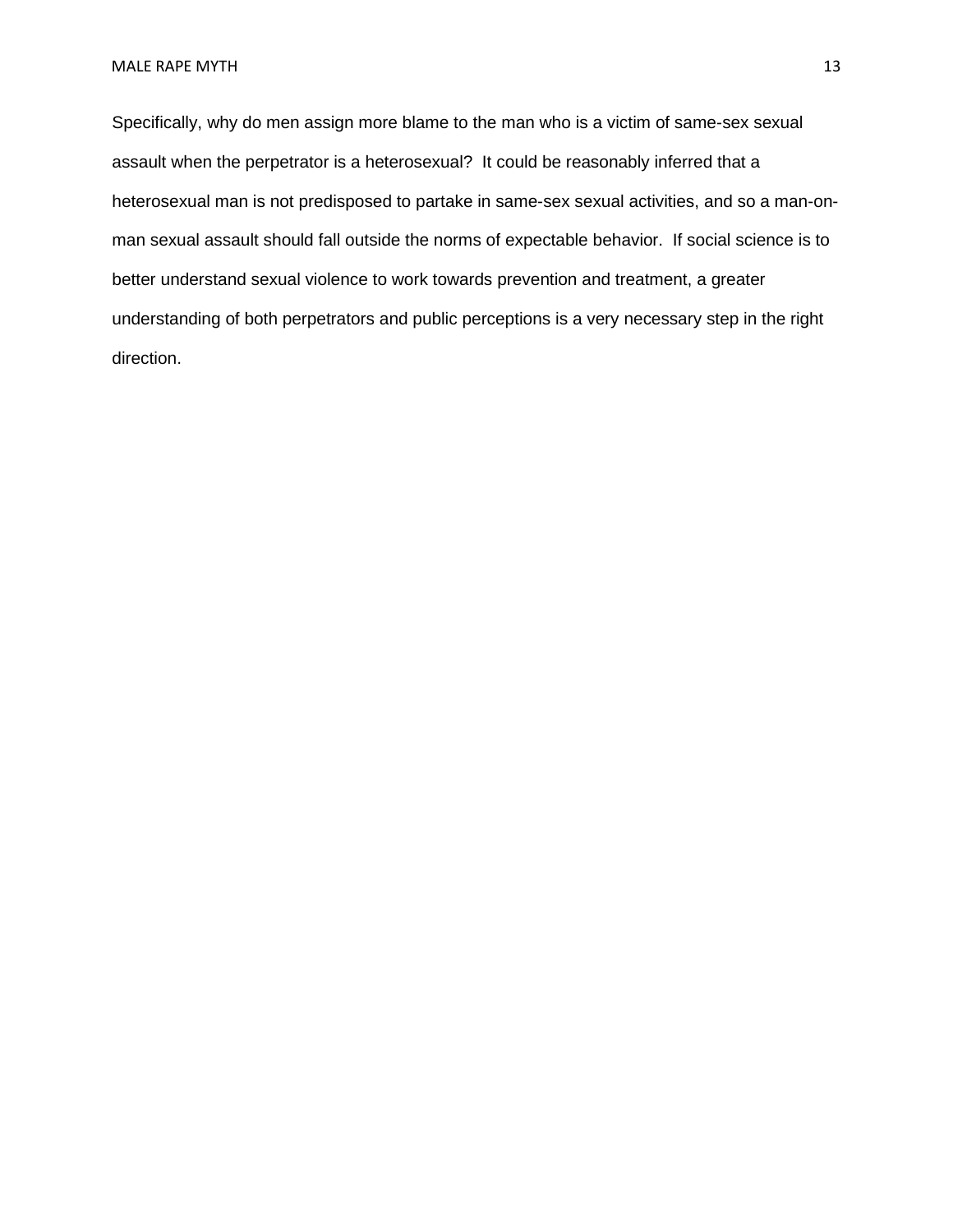#### **References**

Archer, J. (1992). Childhood gender roles: Social context and organization. In H. McGirk (Ed.), *Childhood social development: Contemporary perspectives*. Mahwah, NJ: Erlbaum.

Ballman, A. D., Leheney, E. K., Miller, K. E., Simmons, B. L., & Wilson, L. C. (2016). Bystander perceptions of same-gender versus mixed-gender rape: A pilot study. *Journal of Aggression, Maltreatment & Trauma*, *25*(10), 1079–1096. <https://doi.org/10.1080/10926771.2016.1228019>

Bendixen, M., & Kennair, L. E. O. (2017). When less is more: Psychometric properties of Norwegian short forms of the Ambivalent Sexism Scales (ASI and AMI) and the Illinois Rape Myth Acceptance (IRMA) Scale. *Scandinavian Journal of Psychology*, *58*(6), 541– 550. doi:10.1111/sjop.12392

Brown, M. J. (2011). The role of homophobia and gender role beliefs in judgments of same-sex intimate partner violence (Order No. 3481479). Available from Psychology Database. (906488262). Retrieved from [https://library.semo.edu:2443/login?url=https://search.proquest.com/docview/906488262](https://library.semo.edu:2443/login?url=https://search.proquest.com/docview/906488262?accountid=38003) [?accountid=38003](https://library.semo.edu:2443/login?url=https://search.proquest.com/docview/906488262?accountid=38003)

- Davies, M., Gilston, J., & Rogers, P. (2012). Examining the relationship between male rape myth acceptance, female rape myth acceptance, victim blame, homophobia, gender roles, and ambivalent sexism. *Journal of Interpersonal Violence*, *27*(14), 2807–2823. <https://doi.org/10.1177/0886260512438281>
- Davies, M., Pollard, P., & Archer, J. (2001). The influence of victim gender and sexual orientation on judgments of the victim in a depicted stranger rape. *Violence and Victims,* 36. 607-619.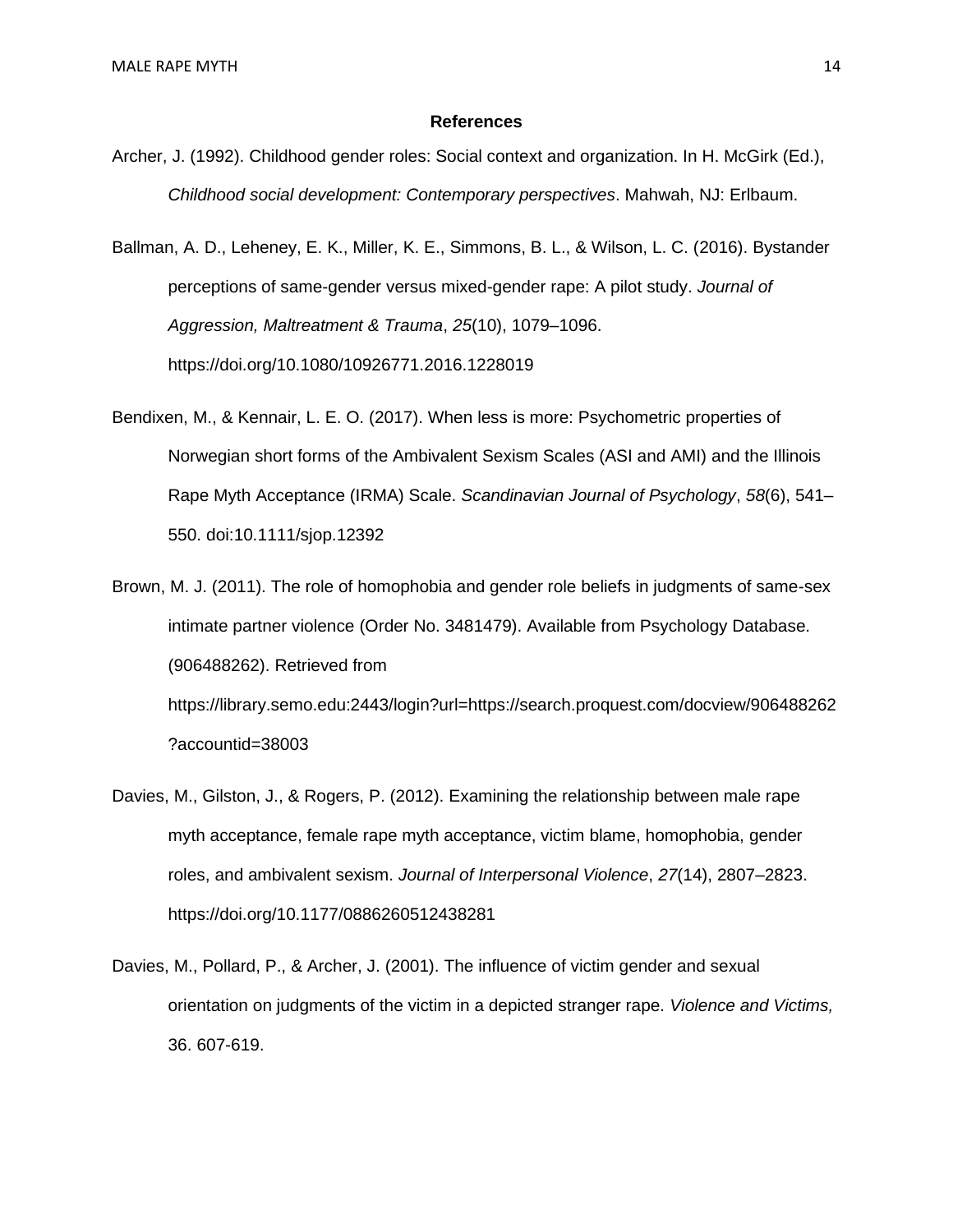- Davies, M., Pollard, P., & Archer, J. (2006). Effects of perpetrator gender and victim sexuality on blame toward male victims of sexual assault. *Journal of Social Psychology,* 146, 275– 291. doi:10.3200/SOCP.146.3.275-291
- Hammer, J. H., McDermott, R. C., Levant, R. F., & McKelvey, D. K. (2018). Dimensionality, reliability, and validity of the Gender-Role Conflict Scale–Short Form (GRCS-SF). *Psychology of Men & Masculinity*, *19*(4), 570–583. [doi:10.1037/men0000131](https://doi.org/10.1037/men0000131)
- Kassing, L. R. (2003). The relationship between gender role conflict, homophobia, and male rape myth acceptance in adult men. *Dissertation Abstracts International: Section B: The Sciences and Engineering*. ProQuest Information & Learning. Retrieved from [http://search.ebscohost.com/login.aspx?direct=true&db=psyh&AN=2003-95018-](http://search.ebscohost.com/login.aspx?direct=true&db=psyh&AN=2003-95018-006&site=ehost-live) [006&site=ehost-live](http://search.ebscohost.com/login.aspx?direct=true&db=psyh&AN=2003-95018-006&site=ehost-live)
- Kite, M. E., & Whitley, B. E. (1996). Sex differences in attitudes toward homosexual persons, behaviors and civil rights: A meta-analysis. *Personality and Social Psychology Bulletin*, 22, 336-353.
- Levant, R. F., Hall, R. J., Weigold, I. K., & McCurdy, E. R. (2015). Construct distinctiveness and variance composition of multi-dimensional instruments: Three short-form masculinity measures. *Journal of Counseling Psychology*, 62,488-502. <http://dx.doi.org/10.1037/cou0000092>
- McMahon, S., & Farmer, G. L. (2011). An updated measure for assessing subtle rape myths. *Social Work Research*, *35*(2), 71–81. [doi:10.1093/swr/35.2.71](https://doi.org/10.1093/swr/35.2.71)
- Melanson, P. K. (1998). Belief in male rape myths: A test of two competing theories (Doctoral dissertation, Queen's University). *Dissertation Abstracts International, 59,* 5620. DOI: 10.1177/0886260518817777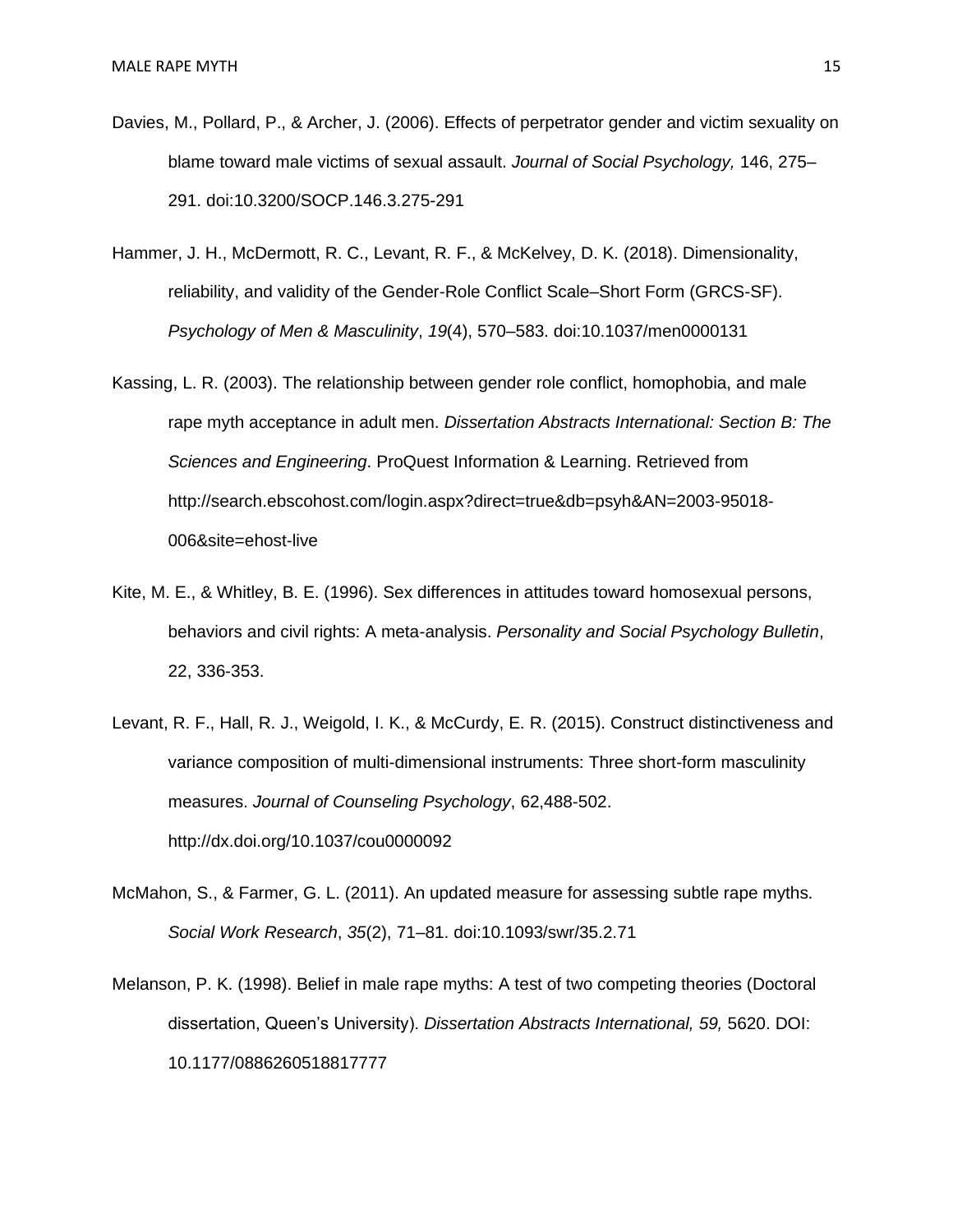- Mezey, G., & King, M. (1989). The effects of sexual assault on men: A survey of 22 victims. *Psychological Medicine*, 19, 205-209.
- Sarrel, P. M., & Masters, W. H. (1982). Sexual molestation of men by women. *Archives of Sexual Behavior*, 11, 117-131.

Sheridan, P. M. (2007). Judgements of responsibility, pleasure, and trauma in sexual assault of gay men and lesbians. *Dissertation Abstracts International: Section B: The Sciences and Engineering*. ProQuest Information & Learning. Retrieved from [http://search.ebscohost.com/login.aspx?direct=true&db=psyh&AN=2007-99012-](http://search.ebscohost.com/login.aspx?direct=true&db=psyh&AN=2007-99012-039&site=ehost-live) [039&site=ehost-live](http://search.ebscohost.com/login.aspx?direct=true&db=psyh&AN=2007-99012-039&site=ehost-live)

Truman, J. and Langton, L. (2015). *Bureau of Justice Statistics (BJS) - Criminal Victimization, 2014*. [online] Bjs.gov. Available at:<https://www.bjs.gov/index.cfm?ty=pbdetail&iid=5366> [Accessed 29 Aug. 2019].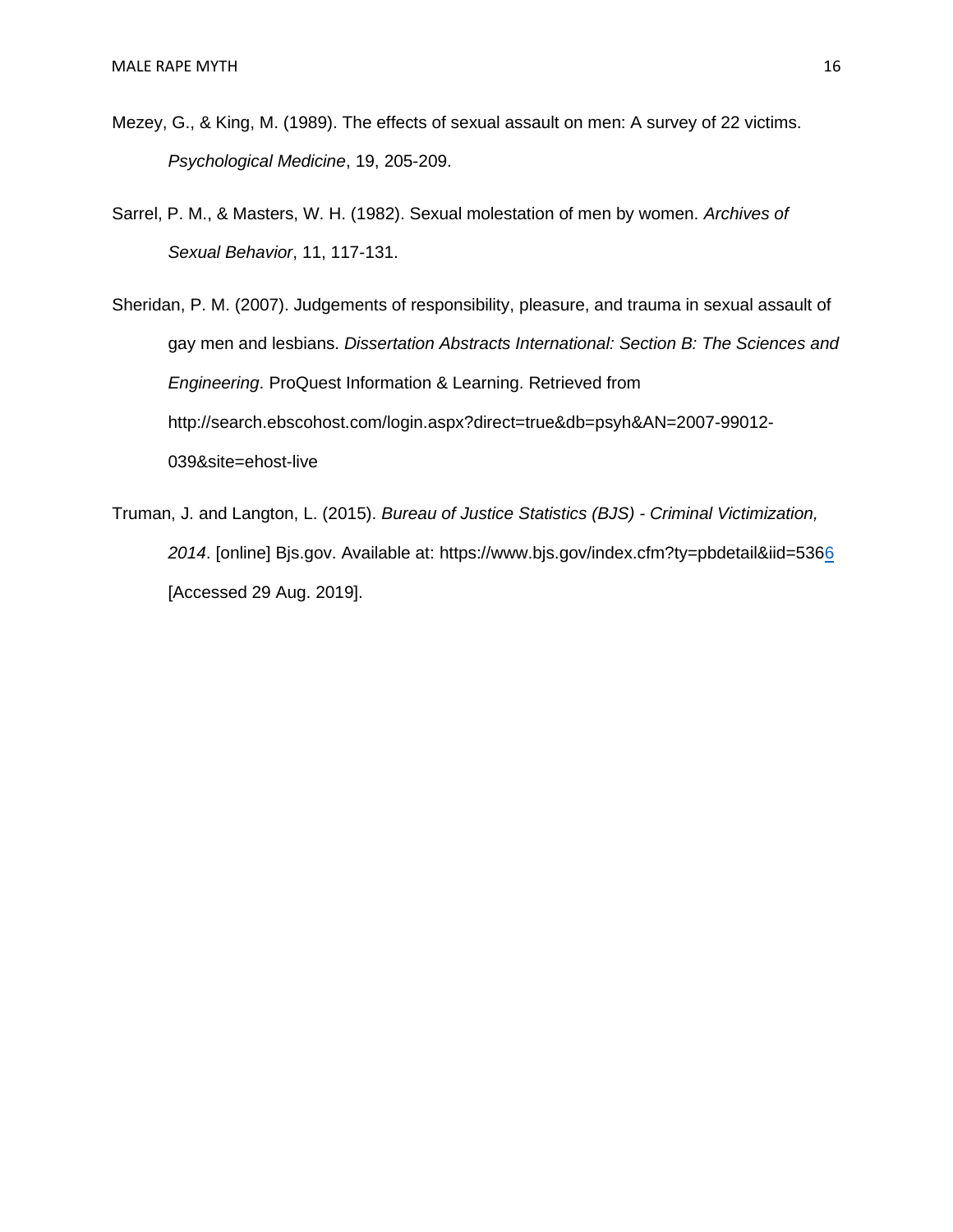### Tables/Figures

#### **Table 1**

### *Descriptive analysis*

| Instrument     | М     | SD    | N  |
|----------------|-------|-------|----|
| <b>IRMA-SF</b> | 41.28 | 13.06 | 60 |
| <b>MRM</b>     | 41.97 | 14.83 | 60 |
| <b>GRCF-SF</b> | 51.97 | 11.22 | 60 |
| VB             | 13.68 | 1.64  | 60 |
|                |       |       |    |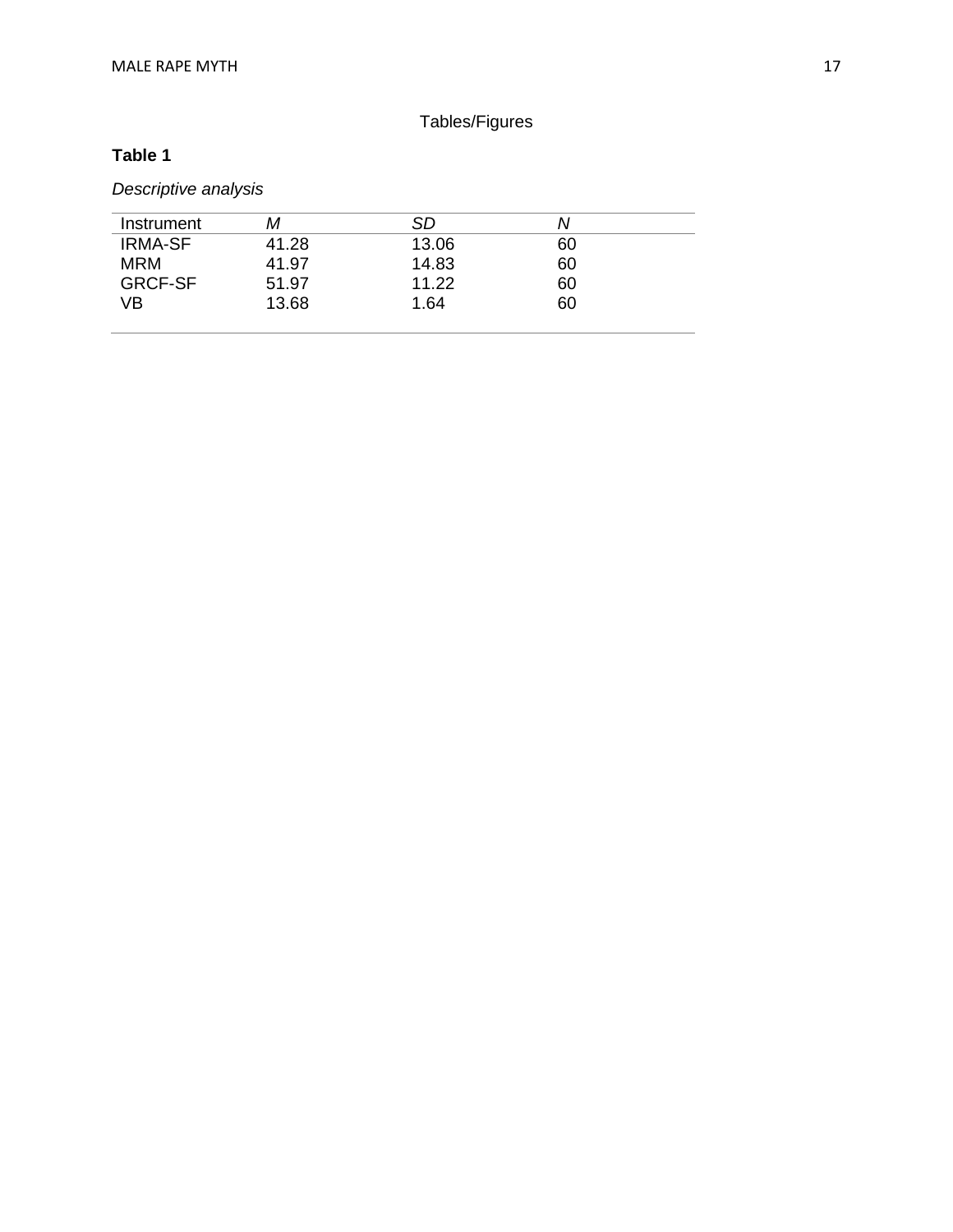### **Table 2**

### *Model Correlations*

|                   |   | <b>IRMA</b> total | <b>MRM</b> total | <b>GRCF</b> total | VB total |
|-------------------|---|-------------------|------------------|-------------------|----------|
| <b>IRMA</b> total |   |                   | .561**           | .186              | .236     |
|                   |   |                   | .000             | .155              | .070     |
|                   | N | 60                | 60               | 60                | 60       |
| <b>MRM</b> total  |   |                   | 1                | $.278*$           | $-0.029$ |
|                   |   |                   |                  | .031              | .825     |
|                   | N |                   | 60               | 60                | 60       |
| <b>GRCF</b> total |   |                   |                  |                   | $-080$   |
|                   |   |                   |                  |                   | .542     |
|                   | N |                   |                  | 60                | 60       |
| VB total          |   |                   |                  |                   |          |
|                   |   |                   |                  |                   |          |
|                   |   |                   |                  |                   | 60       |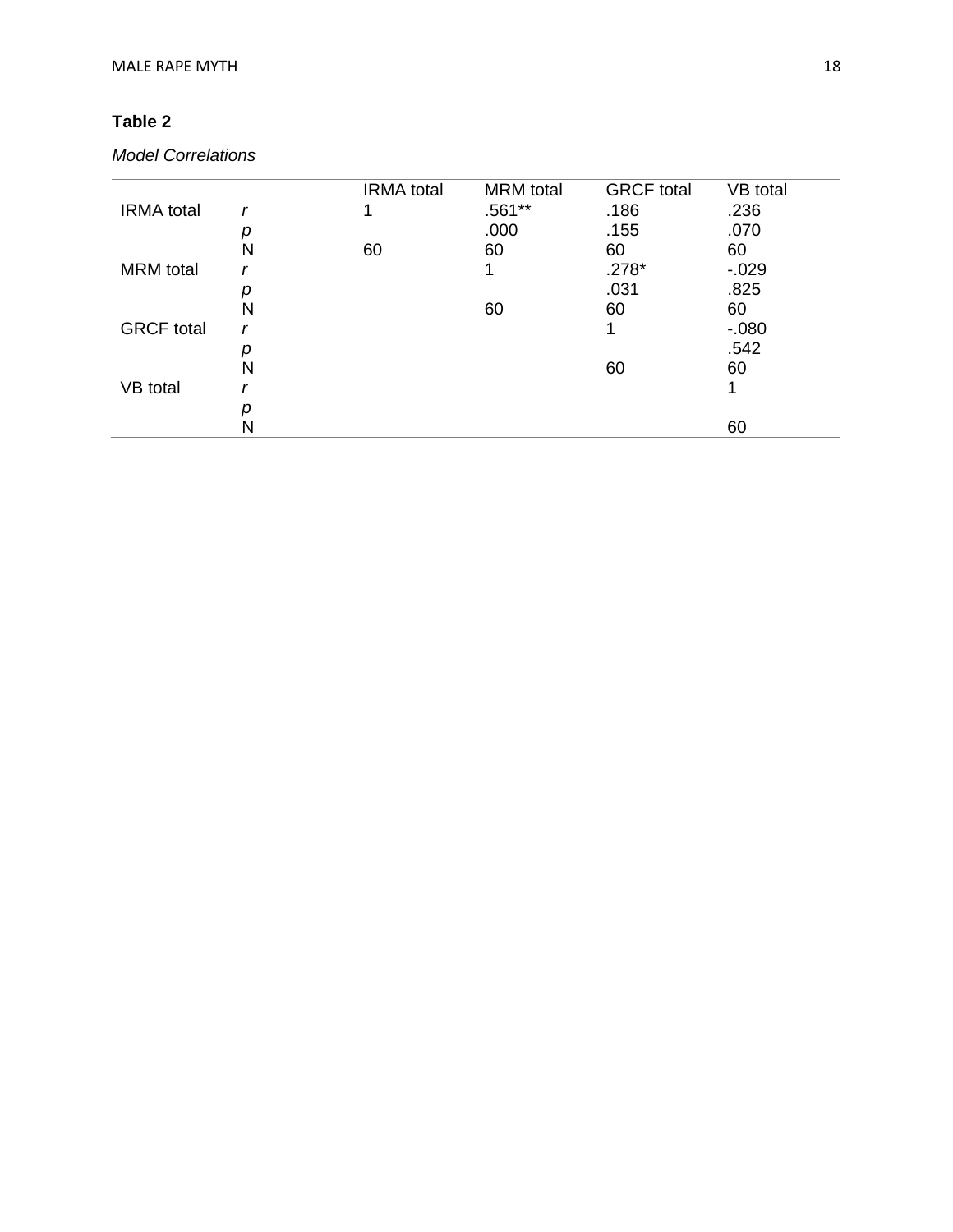### **Table 3**

| Victim       | Perpetrator  | Μ     | <b>SD</b> | Ν  |  |
|--------------|--------------|-------|-----------|----|--|
| Orientation  | Orientation  |       |           |    |  |
| Heterosexual | Heterosexual | 13.64 | 1.39      | 14 |  |
|              | Homosexual   | 13.36 | .745      | 14 |  |
|              | Total        | 13.50 | 1.10      | 28 |  |
| Homosexual   | Heterosexual | 14.75 | 1.77      | 12 |  |
|              | Homosexual   | 13.30 | 1.98      | 20 |  |
|              | Total        | 13.84 | 2.00      | 32 |  |
| Total        | Heterosexual | 14.15 | 1.64      | 26 |  |
|              | Homosexual   | 13.32 | 1.57      | 34 |  |
|              | Total        | 13.68 | 1.64      | 60 |  |

*Dependent Variable Descriptive Analysis*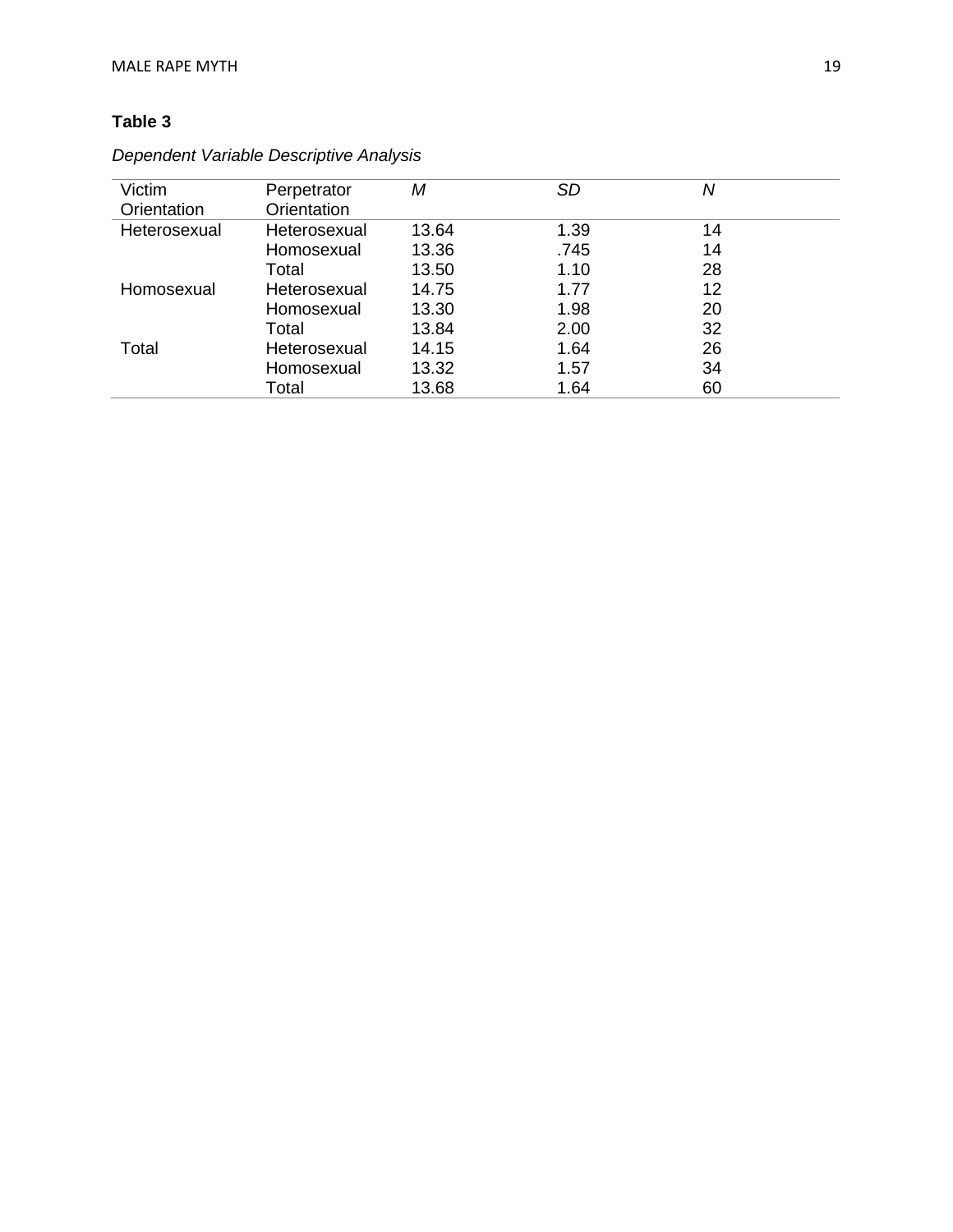### **Table 4**

### *Test of Between-Subjects Effects*

| Source                                               | SS     | df | <b>MS</b> | F     |      | $\eta_p^2$ |
|------------------------------------------------------|--------|----|-----------|-------|------|------------|
| Victim<br>Orientation                                | 3.992  |    | 3.992     | 1.587 | .213 | .028       |
| Perpetrator<br>Orientation                           | 10.908 |    | 10.908    | 4.336 | .042 | .072       |
| Victim<br>Orientation*<br>Perpetrator<br>Orientation | 4.908  |    | 4.908     | 1.951 | .168 | .034       |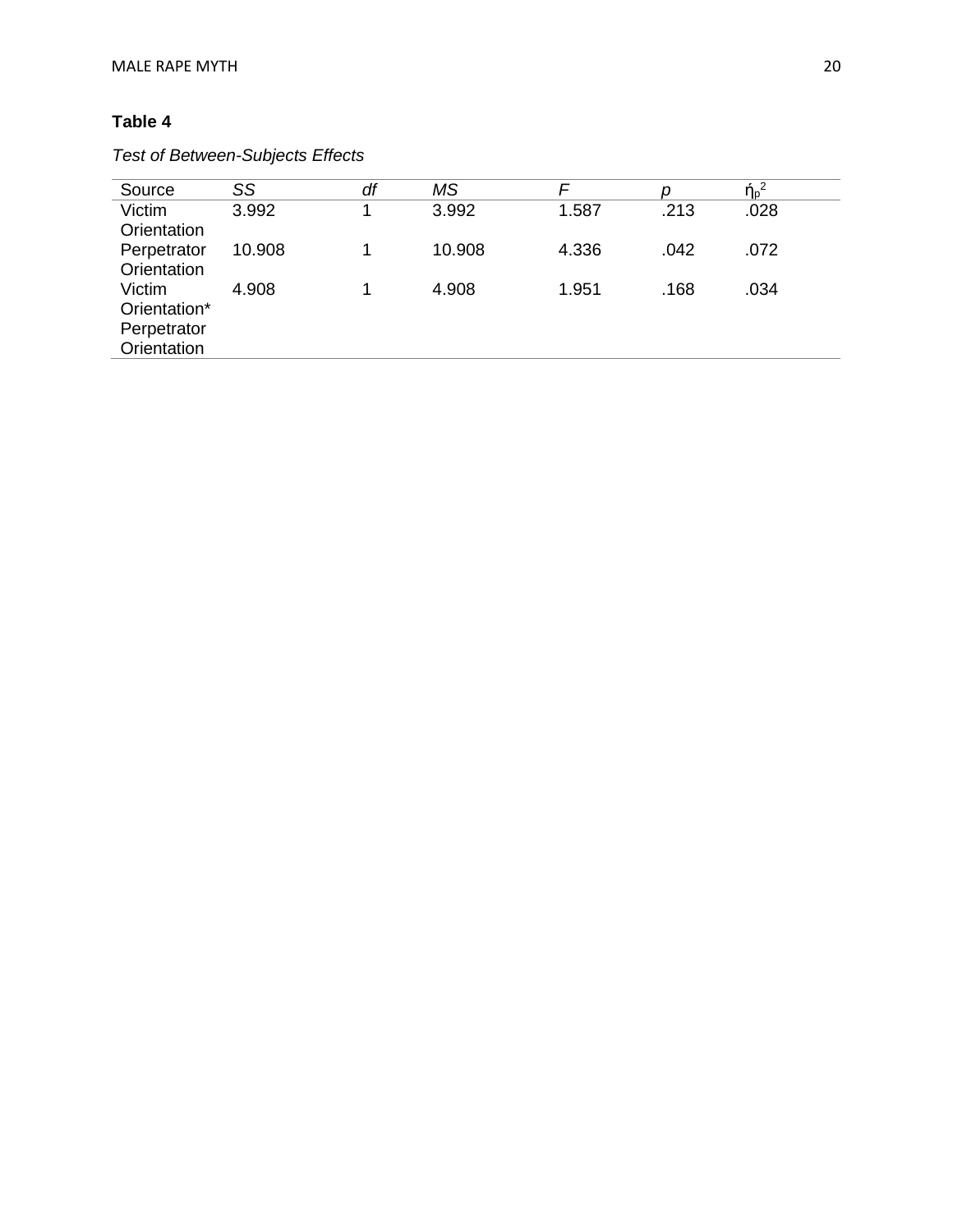#### **Appendix**

#### Sample Text of Scenarios

The following text is the scenario for the condition of a gay victim and a gay perpetrator

Jacob is a 21-year-old senior in college. He currently shares a home with a roommate, but he does not currently have a boyfriend(girlfriend). He is very active in the campus Pride (Campus Senate) organization, plays on the university tennis team, and enjoys an active social life on the weekends. Several days a week he works as a bartender at a local bar.

David is also 21, and a student at the same university as Jacob, though not in the same major. He is currently single, though he does occasionally enjoy dates with other men (with women). David is active in several sports clubs on campus. He works as a fitness instructor during the week and enjoys going out to bars and clubs on the weekends.

Jacob and his roommate arranged to host a party to celebrate the end of Finals week for the first semester. At the party, Jacob started talking to David, though they had not met before that night. During the conversation, David confessed that he found Jacob to be attractive, and suggested they go somewhere quieter. Jacob politely declined, as he did not find David to be attractive. David left off talking to Jacob and rejoined his friends at the party. The party continued into the early hours of the morning, and by 1:00am, Jacob had consumed a large amount of alcohol. He began to feel ill, and proceeded upstairs to his bedroom, where he laid on his bed and fell asleep.

David, on his way to the restroom, saw Jacob asleep on his bed. After watching Jacob sleep, he glanced around the bedroom and spotted a ball of string on the shelf. David entered the bedroom, took the string off the shelf, and approached Jacob asleep in the bed. David rolled Jacob over to his back and tied his hands and feet together. Jacob stirred but did not awaken. David then unzipped Jacob's jeans, and pushed Jacob's pants and boxers down to his knees. Jacob, disturbed by the movement of his clothing, awoke, and began to try to free his hands. Jacob asked David what he was doing. David told Jacob to be quiet and enjoy himself. Jacob was angry and repeatedly told David to stop and leave him alone, while fighting to undo the knots of string. David told Jacob to relax, that he knew that Jacob found him attractive, that he should enjoy it while David sucked his penis, and then Jacob could do the same to him. Jacob was very afraid and tried to escape David's grasp while loudly protesting. David continued to perform oral sex on him while holding Jacob down. David was then disturbed by a loud banging on the front door of the house. The police were at the door, responding to a noise complaint about loud music. The music was turned off, and David heard footsteps in the hallway outside the bedroom door. David got up off the bed, and, not wanting to explain why Jacob was tied up, he quickly loosened the string around Jacob's hand and feet and left the room. Jacob freed himself and got dressed. He did not want anyone to know what had happened.

Jacob did not rejoin the party. He did not want anyone to know what happened. He has not seen David since that night, and David has made no attempts at further contact with Jacob.